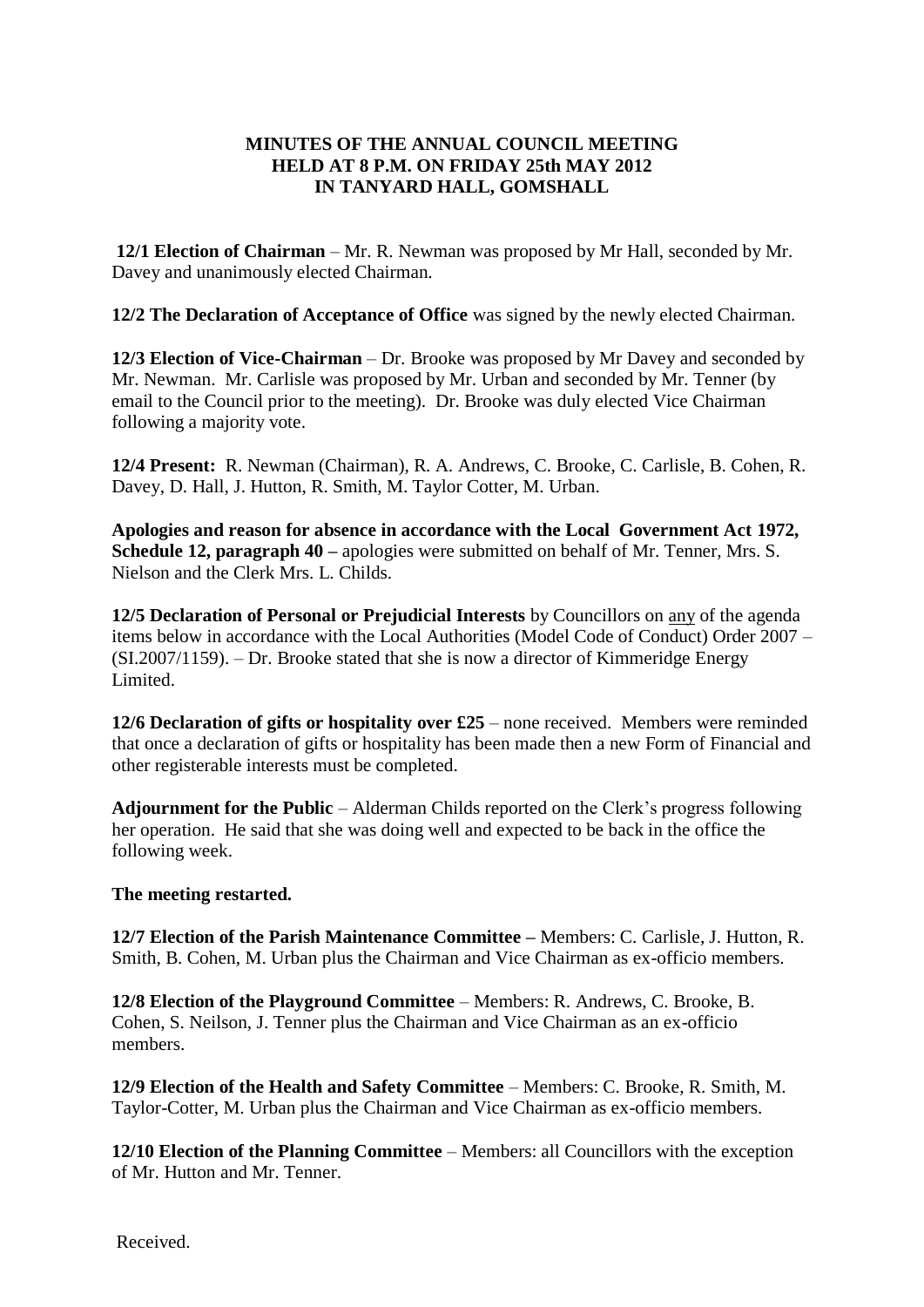**12/11 Election of the Finance Committee** – Members: R. Andrews, R. Davey, D. Hall, R. Newman, S. Nielson, R. Smith, J. Tenner, M. Urban.

**12/12 Election of the Tanyard Hall Committee** - Members – R. Andrews, R. Davey, J. Hutton, S. Neilson, R. Newman. Co-opted member K. Childs.

**12/13 North Ward Working Group** (Gomshall and Shere) – all North Ward Councillors.

**12/14 South East Working Group** (Holmbury St. Mary) – all South East Ward Councillors.

**12/15 South West Ward Working Group** (Peaslake) – all South West Ward Councillors.

**12/16 Holmbury Traffic Working Group (f required by the Council) –** the three South East Ward Councillors and representatives of the public as per 2010/11.

**12/17 Shere Traffic Working Group** – all North Ward Councillors and representatives of the public as per previously.

**12/18 Decision making Powers** - the Council **CONFIRMED** that decision making powers continue to be delegated to the Health and Safety Committee, Parish Maintenance Committee, Planning, Playground and Tanyard Hall Committees providing that expenditure incurred does not exceed that allowed in the budget. Note: Working Groups have no delegated powers – all recommendations made by a Working Group must be conveyed to the full Council or a Committee for approval.

**12/19 Terms of Reference for Committees** – the Council **NOTED** that all Committees had examined a copy of their remit and are happy with these apart from the Playground Committee who have suggested that the first paragraph be amended slightly to read as follows: Policy – The role of the Council in this respect is to provide a number of play areas distributed throughout the Parish in such a way as to provide play facilities for children and to ensure that the equipment is attractive to the children *and young people* and that it is safe for them to use. This amendment was **AGREED.**

## **12/20 Appointment of Representatives on outside organisations**

- Peaslake Memorial Hall Mrs. M. Taylor-Cotter.
- Shere Charity for Relief in Need Mrs Hill, Mrs Simpson. Mrs. Neilson. Each individual appointment is for four years.
- Shere Fun Organisation disbanded.
- Shere Recreation Ground D. Hall, Deputy R. Newman.
- Shere Swimming Pool Mrs. M. Taylor-Cotter.
- Shere Village Halls Mr. R. Davey.
- Surrey Association of Parish and Town Councils Mr R. Newman.
- Wasp Bus Mr. R. Andrews.
- Holmbury Village Hall Mr. R. Andrews.

**12/21 Dates of Council meetings** – The Council had previously received a list of Council meetings to December 2012.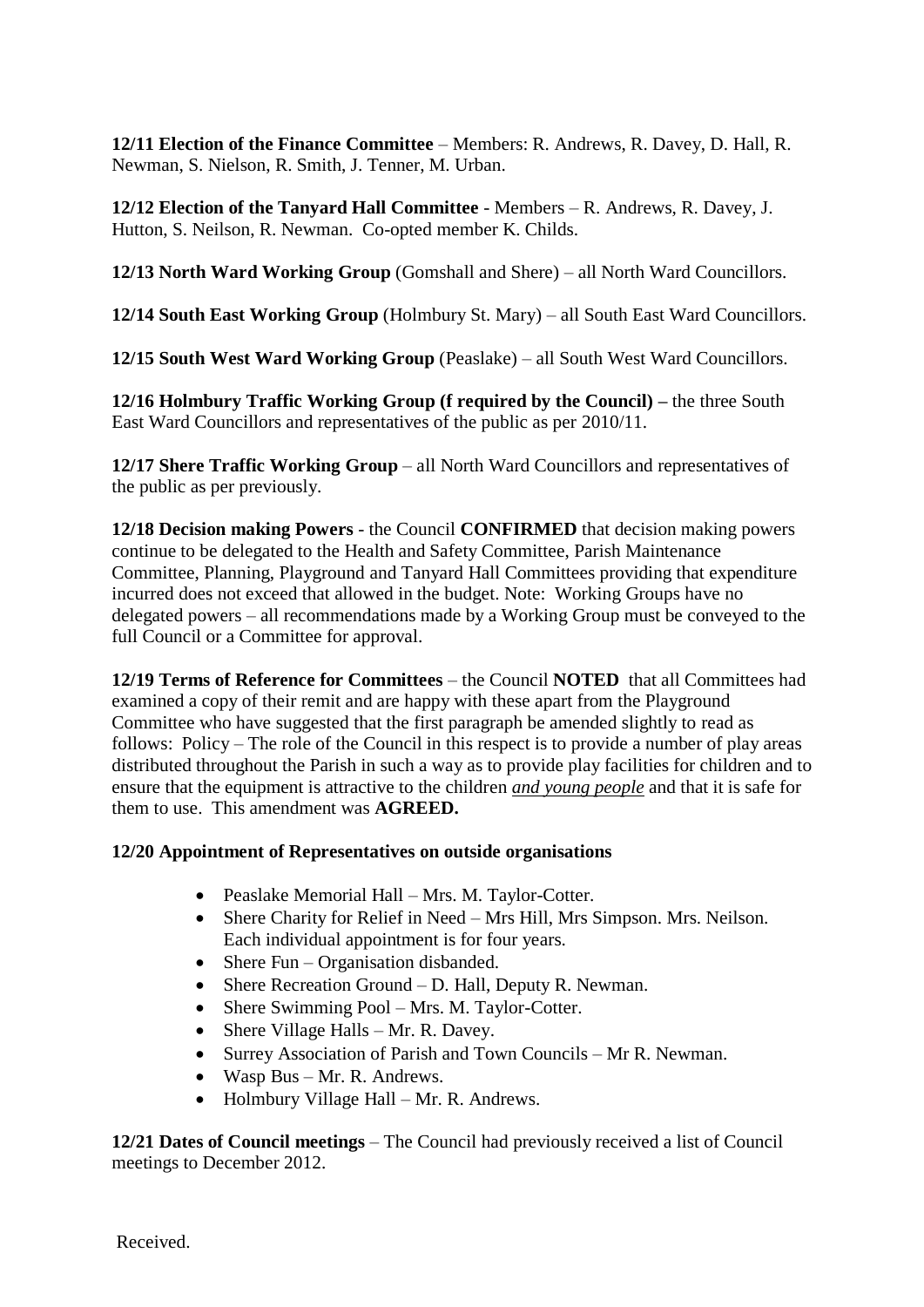### **12/22 Annual Financial matters**

- a. The Council **CONFIRMED** that the Council's finances for the year commencing 1<sup>st</sup> April 2012, including staff salaries, will be conducted in accordance with the budget approved by the full Council on  $25<sup>th</sup>$  November 2011.
- b. The Council **AUTHORISED** the Clerk to issue cheques during the financial year 2012/13 for the payment of staff salaries, PAYE/superannuation, donations/cemetery grants, monthly contractors' fees, Parish, public toilets and playground maintenance and minor maintenance materials, audit fees, land/hall rents, petty cash, office expenses, utility bills, insurance costs, subscriptions, Tanyard Hall expenses and preauthorised orders – all as allowed for in the budget for 2012/13. The cheques to be signed by two Councillors and the Clerk and reported to the next meeting of the full Council.
- c. Insurance the Council **AGREED** that its insurance cover is adequate at the present time (to be reviewed again by the Finance Committee in September 2012).
- d. The Council **RESOLVED** to continue with the current Banking arrangements.
- e. Appointment of Internal Auditor the Council **APPOINTED** Mr J. M. Foster as the Internal Auditor for the year 2012/13.
- f. The Council **RE-APPOINTED** the Chairman to undertake the regular financial checks in accordance with the Financial Regulations.
- g. The Council **RE-ADOPTED** the Financial Regulations unchanged.

**12/23 Standing Orders –** the Council **APPROVED AND RE-ADOPTED** the Standing Orders and Direct Debits unchanged (to be reviewed again by the Finance Committee in September 2012).

**12/24 Police Matters -** Several shed break-ins in Peaslake were reported. It was **AGREED**  that a representative of the Police would be invited to the next Council meeting.

# **12/25 The Minutes of the Council meeting held on 20th April 2012** were **APPROVED AND SIGNED** as a correct record.

**12/26 Olympic Torch and Cycle Races** – the Council received an up to date report and discussed matters relating to this:

Torch:

- Torch procession will commence in Gomshall Lane at Shere Surgery not opposite the Village Hall as previously advised – this is to enable the torch to pass the school and allow more people to see it.
- Road closure order to be circulated to Councillors once received. Further information available at [www.gosurrey.info](http://www.gosurrey.info/) A total of 30 stewards required, 20 volunteers so far, further offers of help to the coordinator K. Childs.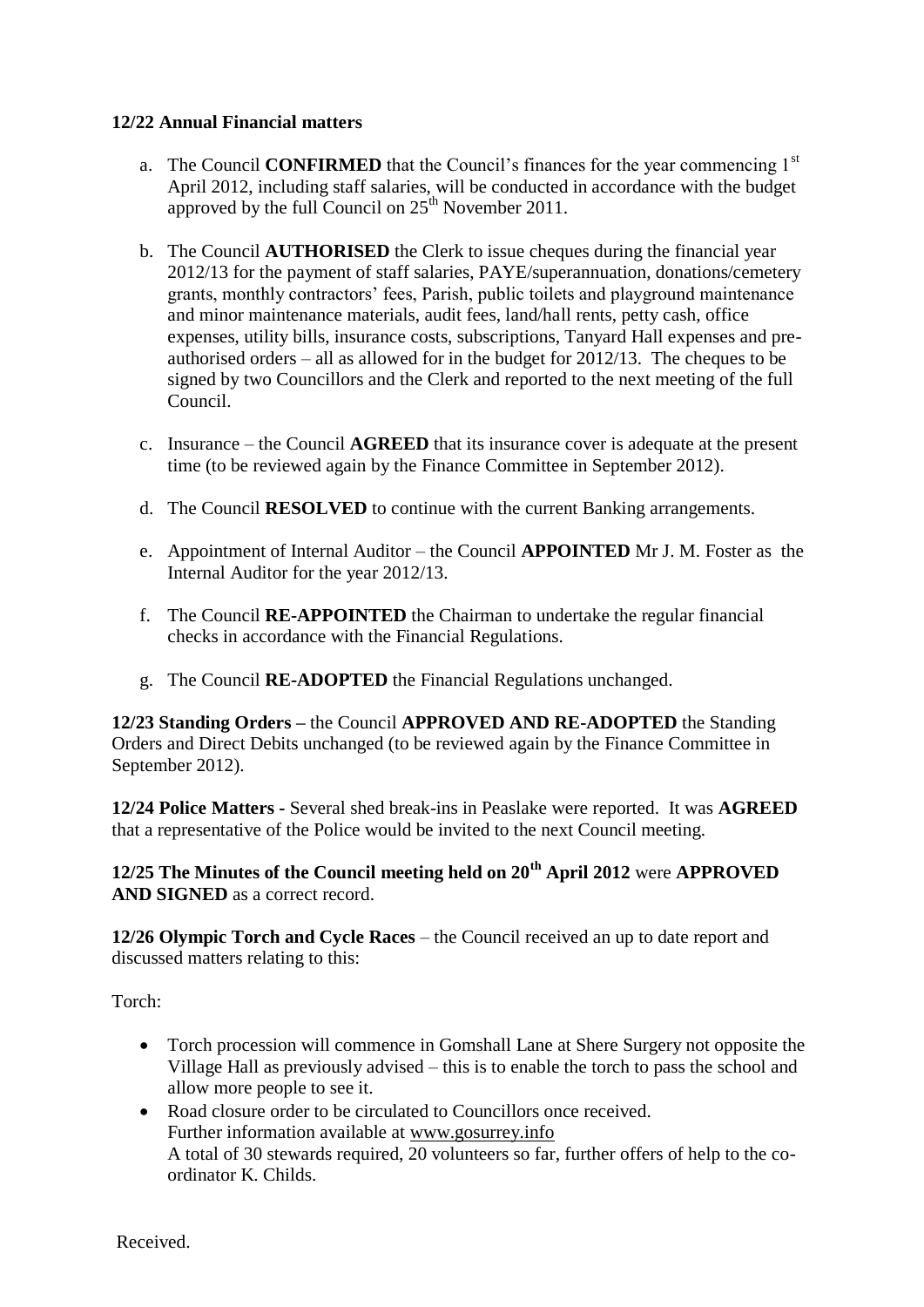Shere Recreation Ground will provide extra parking for the event. Cycle Race:

- Meeting with Police to be held on  $11<sup>th</sup>$  June.
- Road closures to commence at 4 a.m.
- Clarification to be sought as to where the A25 will be closed from.
- Leaflets could be delivered to residents in vulnerable roads e.g. Colekitchen Lane.
- Council **APPROVED** use of a local site to provide parking for residents who wished to have their cars parked there overnight to enable them to use roads to the south of the A25 whilst the road closure order is in operation.
- Parking in the streets should be restricted.
- Web site to be updated with parking information.
- Councillors to notify Clerk of details of private carers that may not be aware of traffic restrictions in order that they can be notified.

**11/27 Possible Library facilities in the Parish** – Shelving provider visited site and will visit again on  $30<sup>th</sup>$  May although the shelving will not be available until July. The building work on the room should be completed by  $1<sup>sf</sup>$  June. The Council **SANCTIONED** expenditure of £1,100 on the purchase of a laptop and associated computer equipment which will be loaned out for the use of the Library and Shere Museum.

**12/28 Purchase of Manorial Waste Land, Holmbury St. Mary –** the Council to receive the solicitor's comments regarding the draft agreement prior to the execution of this document – **POSTPONED** until the next meeting.

**12/29 Clerk's Report** – no report available.

**12/30 Councillors' Business** (for noting or including on the agenda for the next meeting)

- Mobile telephone thought to have been lost in the Old Fire Station, Shere owner's details available but mobile telephone not found.
- Peaslake Fair **APPROVAL** given for notices and signs for parking to be erected.
- Skate and Ride facilities update. ROSPA representative has met with representatives of the Council and provided expert guidance on health and safety requirements. Cost  $£100 -$  to be sanctioned at the next Council meeting. Requirement for planning permission being discussed with GBC. Website to be updated when more information available. Playground Committee to meet as soon as more information is available and then the Committee's recommendations will be placed before the full Council. Local residents to be contacted at the appropriate time.
- Brochure "Discover Shere" being produced to be available via Shere Museum.
- Note to be placed in the Parish magazine explaining the conditions relating to the Public Adjournment.
- Surrey Save (Credit Union) now up and running and pamphlets were given to Councillors with the request that they assist with promoting this.
- National Trust willing to supply a Lime Tree for planting at the junction of Gomshall Lane with the A25.
- Update required from GBC to residents in Shere Square, Church Lane and Shere Lane re timing of recycling and refuse collection.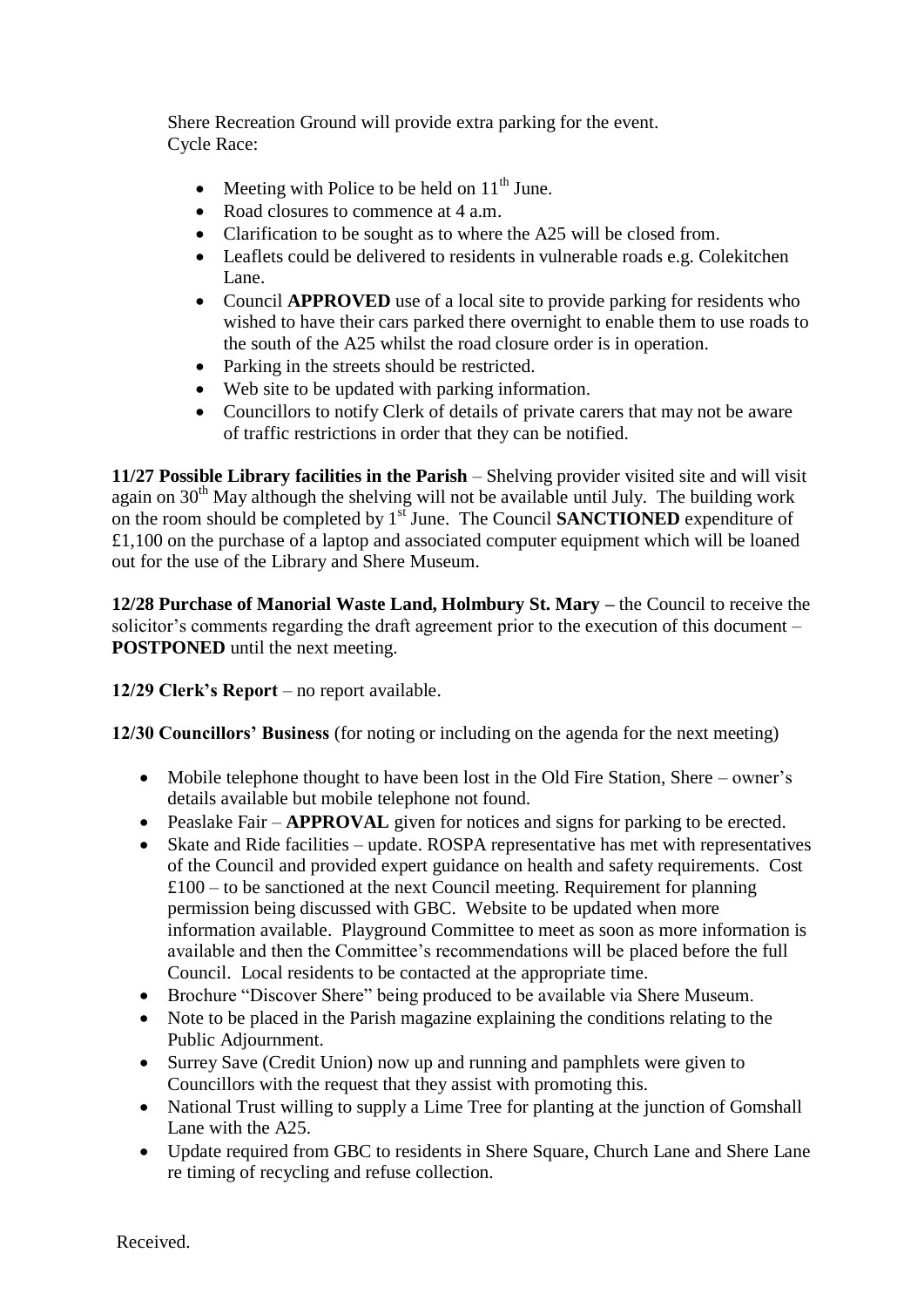- Shere car park resurfacing being progressed by Guildford Borough Council prior to Shere Parish Council taking over maintenance.
- Clerk to be requested to obtain update from GBC re installation of primrose yellow lines in Shere.
- Bluebeckers to be requested to stop parking delivery lorries outside their premises thereby blocking the road.
- Suggestion made that the Surrey Advertiser should be told of the meeting re the safety issues of the Gomshall Station pedestrian crossing and the decision to install a footbridge.
- Notification received that an extra train (19.10 from Guildford) will stop at Gomshall from September.

## **ADJOURNMENT TO ENABLE THE PUBLIC TO ADDRESS THE COUNCIL**

Alderman Childs reported that the Clerk had asked him to inform the Council that she had sanctioned urgent paving work required to the Pound on Health and safety grounds. He also stated that the contractor hoped to mow the new grass in the Swimming Pool field in the very near future. He gave details of a badger problem in the centre of the village. With reference to the possible location of the skate and ride facility on the recreation ground he stated that, as Recreation Ground Chairman, he would be approaching nearby residents in the near future.

A local resident complained that an update had been given on the skate and ride facilities although this matter was not included on the agenda. She was advised that matters can be raised under Councillors' Business although no decision can be made by the Council (item to appear on the next agenda or be delegated to the Clerk or a Committee to deal with).

#### **12/ 31 Finance**

- a. Approval/authorisation of income and expenditure including details of Petty Cash expenditure since the last meeting – **POSTPONED** until the next meeting.
- b. Notification of current bank balances **POSTPONED** until the next meeting due to absence of the Clerk.
- c. The Council **RECEIVED AND ACCEPTED** a bank reconciliation to 31<sup>st</sup> March 2012.

**12/32 Correspondence** received by the Clerk which requires the attention of the Council:

Surrey County Council – Notice of confirmation of Modification Order for footpaths 170 and 173 – The Council decided that **NO ACTION** would be taken until further notification is received from the applicants regarding their proposed changes.

**Correspondence received after the agenda had been printed but requiring the attention of the Council** (for noting, delegation to the Clerk or inclusion on the agenda for the next meeting – full details available at the meeting).

**Correspondence received which may be of interest to Councillors but not necessarily requiring discussion by the full Council** – for noting only or a request made to the Clerk for inclusion on the agenda for the next meeting (correspondence available immediately prior to the meeting).

Direct Information Service newsletter – National Ass. of Local Councils